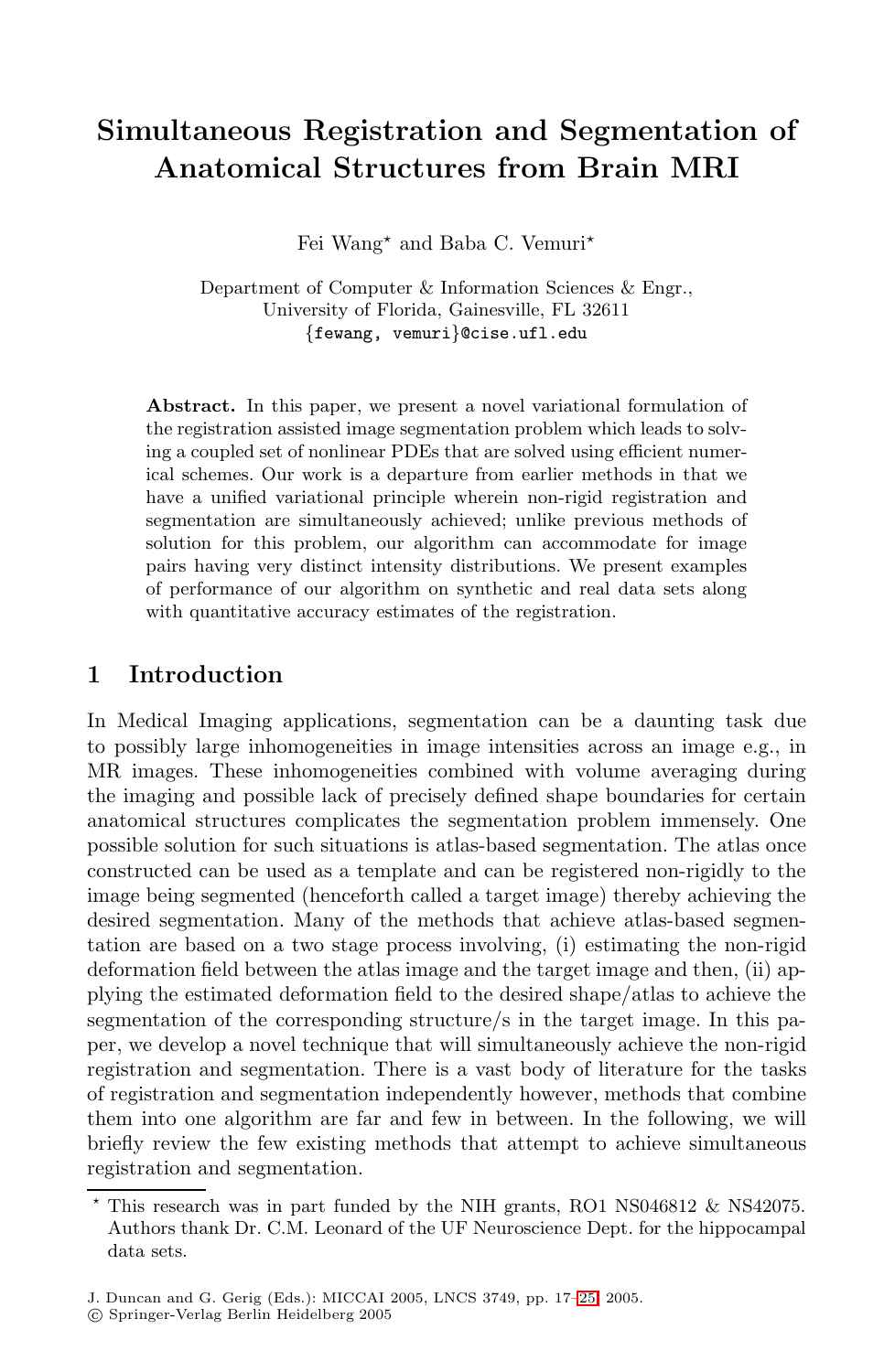In one of the earliest attempts at joint registration & segmentation, Bansal et al., [1] developed a minmax entropy frame[wo](#page-8-2)rk to rigidly register & segment portal and CT data sets. In [2], Yezzi et al., present a variational principle for achieving simultaneous registration and segmentation, however, the registration part is limited to rigid motions. A similar limitation applies to the technique presented by Noble et al., in [3]. A variational principle in a level-set based formulation was presented in Pargios et[. a](#page-8-3)l., [4], for segmentation and registration of cardiac MRI data. Their formulation was again limited to rigid motion and the experiments were limited to 2D images. In Fischl et al., [5], a Bayesian method is presented that simultaneously estimates a linear registration and the segmentation of a novel image. Note that linear registration does not involve non-rigid deformations. The case of joint registration and segmentation with non-rigid registration has not been addressed adequately in literature with the exception of the recent work reported in Soatto  $et \ al., \ [6]$  and Vemuri  $et \ al.,$ [7]. However, these methods can only work with image pairs that are necessarily from the same modality or the intensity profiles are not too disparate.

<span id="page-1-0"></span>In this paper, we present a unified variatio[na](#page-1-0)l principle that will simultaneously register the atlas shape (contour/surface) to the novel brain image and segment the desired shape (contour/surface) in the novel image. In this work, the atlas serves in the segmentation process as a prior and the registration of this prior to the novel brain scan will assist in segmenting it. Another key feature/strength of our proposed registration+segmentation scheme is that it accommodates for i[mag](#page-8-4)e pairs having very distinct intensity distributions as in multimodality data sets. More details on this are presented in section 2.

## **2 Registration+Segmentation Model**

We now present our formulation of joint registration  $\&$  segmentation model wherein it is assumed that the image to be segmented can be modeled by piecewise constant regions, as was done in [8]. This assumption simplifies our presentation but our model itself can be easily extended to the piecewise smooth regions case. Additionally, since we are only interested in segmenting a desired anatomical shape (e.g., the hippocampus, the corpus callosum, etc.), we will only be concerned with a binary segmentation i.e., two classes namely, voxels inside the desired shape and those that are outside it. These assumptions can be easily relaxed if necessary but at the cost of making the energy functional more complicated and hence computationally more challenging. Let  $I_1$  be the atlas image containing the atlas shape  $C, I_2$  the novel image that needs to be segmented and **v** be the vector field, from  $I_2$  to  $I_1$  i.e., the transformation is centered in  $I_2$ , defining the non-rigid deformation between the two images. The variational principle describing our formulation of the registration assisted segmentation problem is given by:

$$
minE(\mathbf{v}, \tilde{C}) = Seg(I_2, \tilde{C}) + dist(\mathbf{v}(\overline{C}), \tilde{C}) + Reg(I_1, I_2, \mathbf{v}).
$$
\n(1)

Where, the first term denotes the segmentation functional.  $\tilde{C}$  is the boundary contour (surface in 3D) of the desired anatomical shape in  $I_2$ . The second term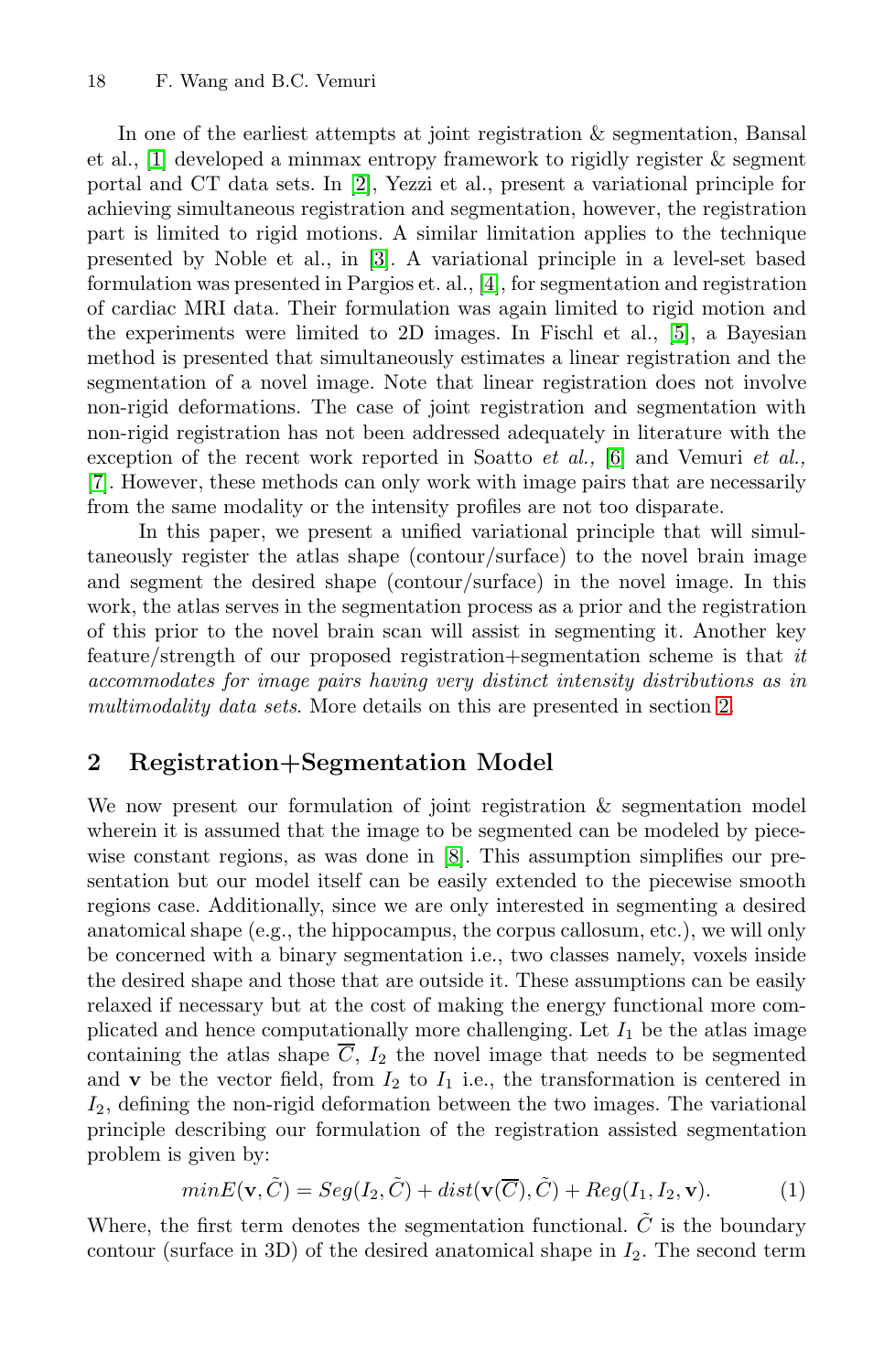measures the distance between the transformed atlas  $\mathbf{v}(\overline{C})$  and the current segmentation  $\tilde{C}$  in the novel brain image i.e., the target image and the third term denotes the non-rigid registration functional between the two images. Each of these functionals are given the following form:

$$
Seg(I_2, \tilde{C}) = \int_{\Omega} (I_2 - u)^2 dx + \alpha \oint_{\tilde{C}} ds
$$
 (2)

Where,  $\Omega$  is the image domain and  $\alpha$  is a regularization parameter.  $u = u_i$  if  $x \in \tilde{C}_{in}$  and  $u = u_o$  if  $x \in \tilde{C}_{out}$ .  $\tilde{C}_{in}$  and  $\tilde{C}_{out}$  denote the regions inside and outside of the curve,  $\tilde{C}$  representing the desired shape boundaries in  $I_2$ .

For the non-rigid registration term in the energy function, we use the recently introduced information theoretic-based criteria [9] called the cross cumulative residual entropy (CCRE). In [9], CCRE was shown to outperform MI-based registration in the context of noise immunity and convergence range, motivating us to pick this criteria over the MI-based cost function. The new registration functional is defined by

$$
Reg(I_1, I_2, \mathbf{v}) = -\left(\mathcal{C}(I_1(\mathbf{v}(\mathbf{x})), I_2(\mathbf{x})) + \mu \int_{\Omega} (||\nabla \mathbf{v}(\mathbf{x})||^2)\right) \tag{3}
$$

where, cross-CRE  $\mathcal{C}(I_1(), I_2()) = \mathcal{E}(I_1) - E[\mathcal{E}(I_1/I_2)]$  and  $\mathcal{E}(\mathbf{I}_1) = -\int_{\mathcal{R}_+} P(|\mathbf{I}_1|)$  $> \lambda$ ) log  $P(|\mathbf{I_1}| > \lambda) d\lambda$  with  $\mathcal{R}_+ = (x \in \mathcal{R}; x \ge 0)$ . **v**(**x**) is as before and  $\mu$  is the regularization parameter and ||·|| denotes Frobenius norm. Using a B-spline representation of the non-rigid deformation, one need only compute this field at the control points of the B-splines and interpolate elsewhere, thus accruing computational advantages. Using this representation, we derived analytic expressions for the gradient of the energy with respect to the registration parameters. This in turn makes our optimization more robust and efficient.

In order for the registration and the segmentation terms to "talk" to each other, we need a connection term and that is given by

<span id="page-2-0"></span>
$$
dist(\mathbf{v}(\overline{C}), \tilde{C}) = \int_{R} \phi_{\mathbf{v}(\overline{C})}(\mathbf{x}) \, d\mathbf{x} \tag{4}
$$

Where, R is the region enclosed by  $\tilde{C}$ ,  $\phi_{\mathbf{v}(\overline{C})}(\mathbf{x})$  is the embedding signed distance function of the contour  $\mathbf{v}(\overline{C})$ , which can be used to measure the distance between  $\mathbf{v}(\overline{C})$  and  $\tilde{C}$ . The level-set function  $\phi : \mathbb{R}^2 \to \mathbb{R}$  is chosen so that its zero level-set corresponds to the transformed template curve  $\mathbf{v}(\overline{C})$ . Let  $E_{dist} := dist(\mathbf{v}(\overline{C}), \tilde{C})$ , one can show that  $\frac{\partial E_{dist}}{\partial \tilde{C}} = \phi_{\mathbf{v}(\overline{C})}(\tilde{C})\mathbf{N}$  where **N** is the normal to  $\tilde{C}$ . The corresponding curve evolution equation given by gradient descent is then

$$
\frac{\partial \tilde{C}}{\partial t} = -\phi_{\mathbf{v}(\overline{C})}(\tilde{C})\mathbf{N}
$$
 (5)

Not only does the signed distance function representation make it easier for us to convert the curve evolution problem to the level-set framework (refer to section 3), it also facilitates the matching of the evolving curve  $\tilde{C}$  and the transformed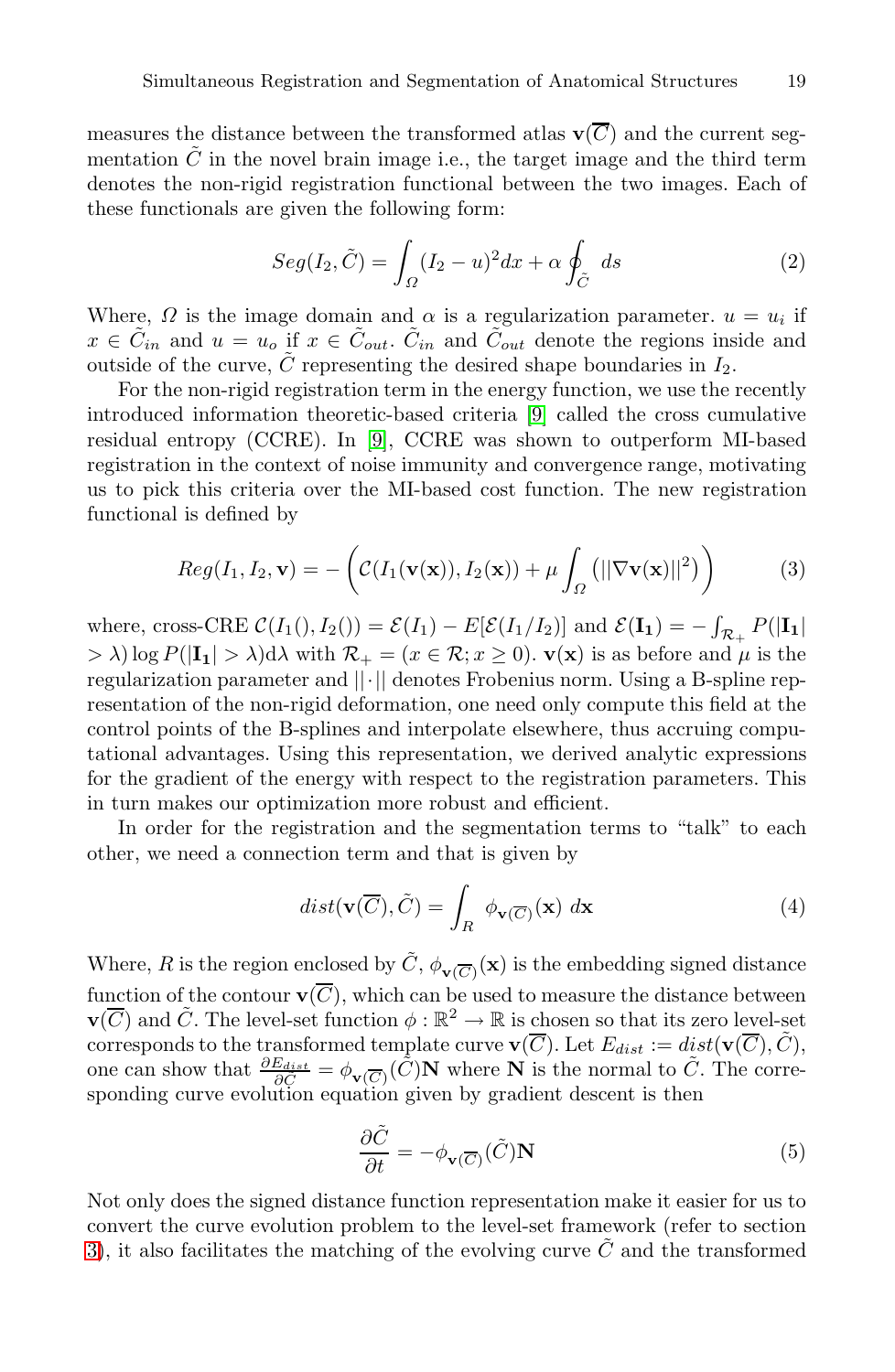template curve  $\mathbf{v}(\overline{C})$ , and yet does not rely on a parametric specification of either C or the transformed template curve. Note that since  $dist(\mathbf{v}(\overline{C}), \tilde{C})$  is a function of the unknown registration **v** and the unknown segmentation  $\tilde{C}$ , it plays the crucial role of connecting the registration and the segmentation terms.

Combining these three functionals together, we get the following variational principle for the simultaneous registration+segmentation problem:

$$
minE(\tilde{C}, \mathbf{v}, u_o, u_i) = \int_{\Omega} (I_2 - u)^2 dx + \alpha_1 \oint_{\tilde{C}} ds + \alpha_2 \ dist(\mathbf{v}(\overline{C}), \tilde{C})
$$

$$
- \alpha_3 C(I_1(\mathbf{v}(\mathbf{x})), I_2(\mathbf{x})) + \alpha_4 \int_{\Omega} ||\nabla \mathbf{v}(\mathbf{x})||^2 d\mathbf{x}.
$$
 (6)

 $\alpha_i$  are weights controlling the contribution of each term to the overall energy function and can be treated as unknown constants and either set empirically or estimated during the optimization process. This energy function is quite distinct from those used in methods existing in literature because it is achieving the Mumford-Shah type of segmentation in an active contour framework jointly with non-rigid registration and shape distance terms. We are now ready to discuss the level-set formulation of the energy function in the following section.

## <span id="page-3-0"></span>**3 Level Set Formulation**

<span id="page-3-2"></span>We now present a level-set form of our formulation described earlier. For our model where the equation for the unknown curve  $C$  is coupled with the equations fo[r](#page-2-0)  $\mathbf{v}(\mathbf{x})$  $\mathbf{v}(\mathbf{x})$  $\mathbf{v}(\mathbf{x})$ ,  $u_o, u_i$ , it is conv[e](#page-3-0)nient for us to use the level set approach as proposed in [8]. Taking the variation of  $E(.)$  with respect to  $\tilde{C}$  and writing down the gradient descent leads to the following curve evolution equation:

$$
\frac{\partial \tilde{C}}{\partial t} = -\left[ -(I_2 - u_i)^2 + (I_2 - u_o)^2 + \alpha_1 \kappa + \alpha_2 \phi_{\mathbf{v}(\overline{C})}(\tilde{C}) \right] \mathbf{N} \tag{7}
$$

<span id="page-3-1"></span>Note that equation  $(5)$  is used in the derivation. Equation  $(7)$  in the level-set framework is given by:

$$
\frac{\partial \phi}{\partial t} = \left[ -(I_2 - u_i)^2 + (I_2 - u_o)^2 + \alpha_1 \nabla \cdot \frac{\nabla \phi}{|\nabla \phi|} + \alpha_2 \phi_{\mathbf{v}(\overline{C})}(\tilde{C}) \right] |\nabla \phi| \qquad (8)
$$

where  $u_i$  and  $u_o$  are the mean values inside and outside of the curve  $\tilde{C}$  in the image  $I_2$ .

As mentioned before, we use a B-spline basis to represent the displacement vector field  $\mathbf{v}(\mathbf{x}, \mu)$ , where  $\mu$  is the transformation parameters of the B-spline basis.

$$
\frac{\partial E}{\partial \mu} = \alpha_2 \frac{\partial \int_R \phi_{\mathbf{v}(\overline{C})}(\mathbf{x}) \, d\mathbf{x}}{\partial \mu} - \alpha_3 \frac{\partial \mathcal{C}(I_1(\mathbf{v}(\mathbf{x})), I_2(\mathbf{x}))}{\partial \mu} + \alpha_4 \frac{\partial \int_{\Omega} ||\nabla \mathbf{v}(\mathbf{x})||^2 d\mathbf{x}}{\partial \mu} \tag{9}
$$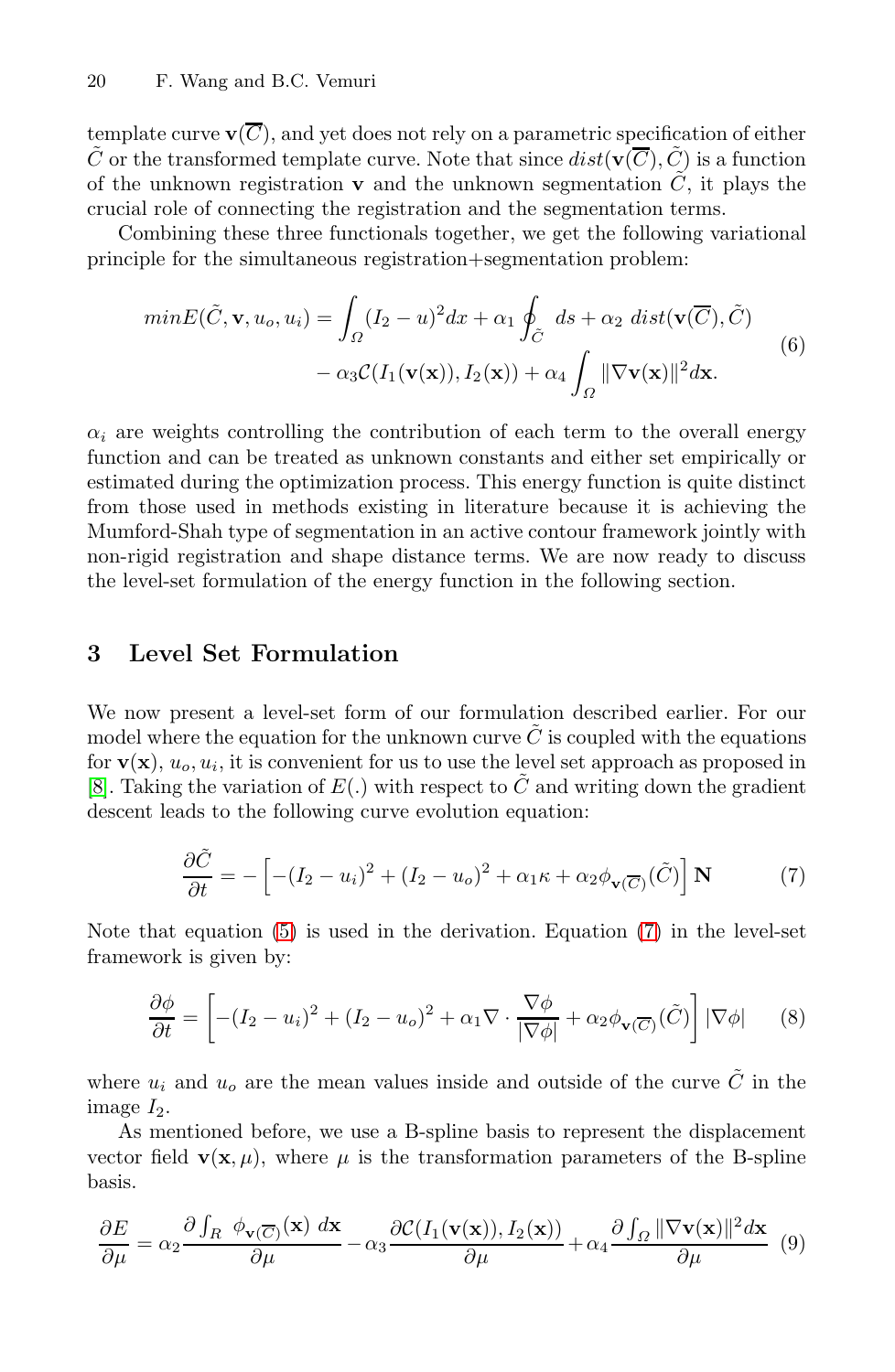The first term of equation(9) can be rewritten as follows:

<span id="page-4-1"></span><span id="page-4-0"></span>
$$
\frac{\partial \int_R \phi_{\mathbf{v}(\overline{C})}(\mathbf{x}) \, d\mathbf{x}}{\partial \mu} = \int_R \frac{\partial \phi_{\mathbf{v}(\overline{C})}(\mathbf{x}) \, d\mathbf{x}}{\partial \mu} \n= \int_R \frac{\partial \phi_{\mathbf{v}(\overline{C})}}{\partial v} \Big|_{v = \mathbf{v}(\mathbf{x}, \mu)} \cdot \frac{\partial \mathbf{v}(\mathbf{x}, \mu)}{\partial \mu} d\mathbf{x}
$$
\n(10)

where  $\frac{\partial \phi_{\mathbf{v}}(\overline{c})}{\partial v}$  is the directional derivative in the direction of **v**(**x**,  $\mu$ ). The second term of equation(9) is more involved and tedious. We simply state the result here wi[th](#page-3-1)out the derivations for the sake of brevity,

<span id="page-4-2"></span>
$$
\frac{\partial \mathcal{C}(I_2, I_1 \circ \mathbf{v}(x; \mu))}{\partial \mu} = \sum_{\lambda \in I_1} \sum_{k \in I_2} \log \frac{P(i > \lambda, k; \mu)}{p_{I_2}(k)P(i > \lambda; \mu)} \cdot \frac{\partial P(i > \lambda, k; \mu)}{\partial \mu} \tag{11}
$$

where  $P(i > \lambda, k; \mu)$  and  $P(i > \lambda; \mu)$  are the joint and marginal cumulative residual distributions respectively.  $p_{I_2}(k)$  is the density function of image  $I_2$ . The las[t](#page-4-0) [te](#page-4-0)r[m](#page-4-1) [of](#page-4-1) equa[tion](#page-4-2)(9)leads to,

$$
\frac{\partial \int_{\Omega} \|\nabla \mathbf{v}(\mathbf{x})\|^2 d\mathbf{x}}{\partial \mu} = 2 \int_{\Omega} \nabla \mathbf{v} \cdot \frac{\partial \mathbf{v}}{\partial \mu} d\mathbf{x}
$$
(12)

where both the matrices  $\nabla$ **v** and  $\frac{\partial \mathbf{v}}{\partial \mu}$  are vectorized before the dot product is computed.

Substituting equations (10), (11) and (12) respectively back into the equation (9), we get the analytical gradient of our energy function with respect to the Bspline transformation parameters  $\mu$ . We then solve for the stationary point of this nonlinear [eq](#page-3-1)uation numerically using a quasi-Newton method.

#### **Algorithm S[um](#page-3-2)mary**

Given atlas image  $I_1$  and the unknown subject's brain scan  $I_2$ , we want the segmentation result  $\tilde{C}$  in I2. Initialize  $\tilde{C}$  in  $I_2$  to be  $\overline{C}$ , set initial transformation parameters  $\mu_0$  to be zero.

- **1.** Optimize  $\mu_i$  using equation (9) with Quasi-Newton method for one step. Update the deformation field  $\mathbf{v}(x; \mu_i)$ .
- **2.** Evolve  $\phi$  in  $I_2$  using equation (8) for one step, update  $\overline{C}_i$  as the zero level-set of  $φ$ .
- **3.** Stop the registration process if the difference in consecutive iterates is less than  $\epsilon = 0.01$ , a pre-chosen tolerance, else go to **Step 1**.

## **4 Implementation Results**

In this section, we present several examples results from an application of our algorithm. The results are presented for synthetic as well as real data. The first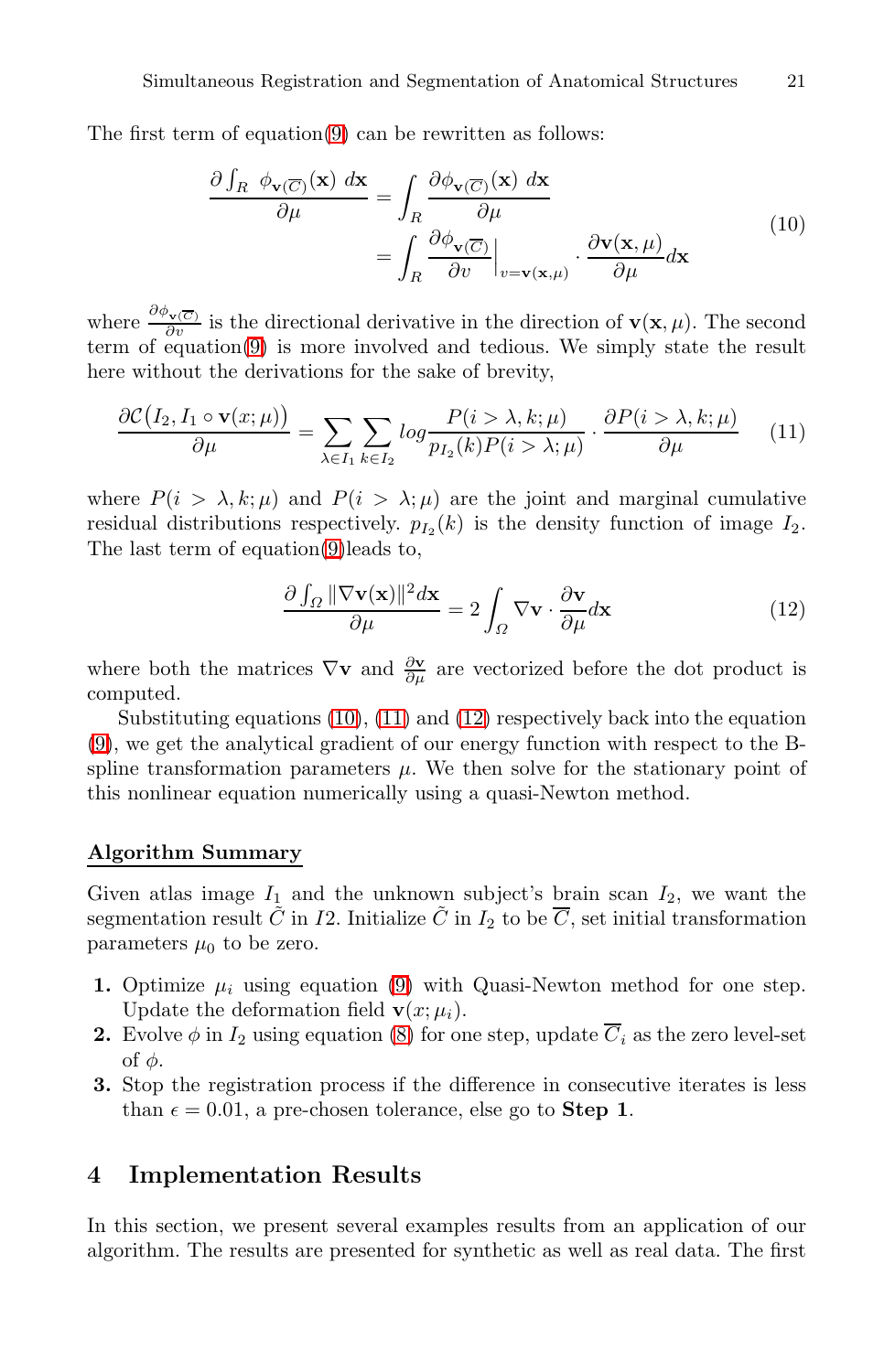

<span id="page-5-0"></span>**Fig. [1.](#page-8-6)** Results of application of our algorithm to synthetic data (see text for details)

three experiments were performed in 2D, while the fourth one was performed in 3D. Note that the image pairs used in all these experiments have significantly different intensity profiles, which is unlike any of the previous methods, reported in literature, used for joint registration and segmentation. The synthetic data example contains a pair of MR T1 and T2 weighted images which are from the MNI brainweb site [10]. They were originally aligned with each other. We use the MR T1 image as the source image and the target image was generated from the MR T2 image by applying a known non-rigid tra[nsf](#page-5-0)ormation that was procedurally generated. In this case, we present the error in the estimated nonrigid deformation field, using our algorithm, as an indicator of the accuracy of estimated deformations.

Figure 1 depicts the results obtained for this image pair. With the MR T1 image as the source image, the target was obtained by applying a synthetically generated non-rigid deformation field to the MR T2 image. Notice the significant difference between the intensity profiles of the source and target images. Figure1 is organized as follows, from left to right: the first row depicts the source image with the atlas-segmentation superposed in white, the registered source image which is obtained using our algorithm followed by the target image with the unregistered atlas-segmentation superposed to depict the amount of mis-alignment; second row depicts ground truth deformation field which we used to generate the target image from the MR T2 image, followed by the estimated non-rigid deformation field and finally the segmented target. As evident, the registration+segmentation are quite accurate from a visual inspection point of view. As a measure of accuracy of our method, we estimated the average,  $\mu$ , and the standard deviation,  $\sigma$ , of the error in the estimated non-rigid deformation field. The error was estimated as the angle between the ground truth and estimated displacement vectors. The average and standard deviation are 1.5139 and 4.3211 (in degrees) respectively, which is quite accurate.

Table 1 depicts statistics of the error in estimated non-rigid deformation when compared to the ground truth. For the mean ground truth deformation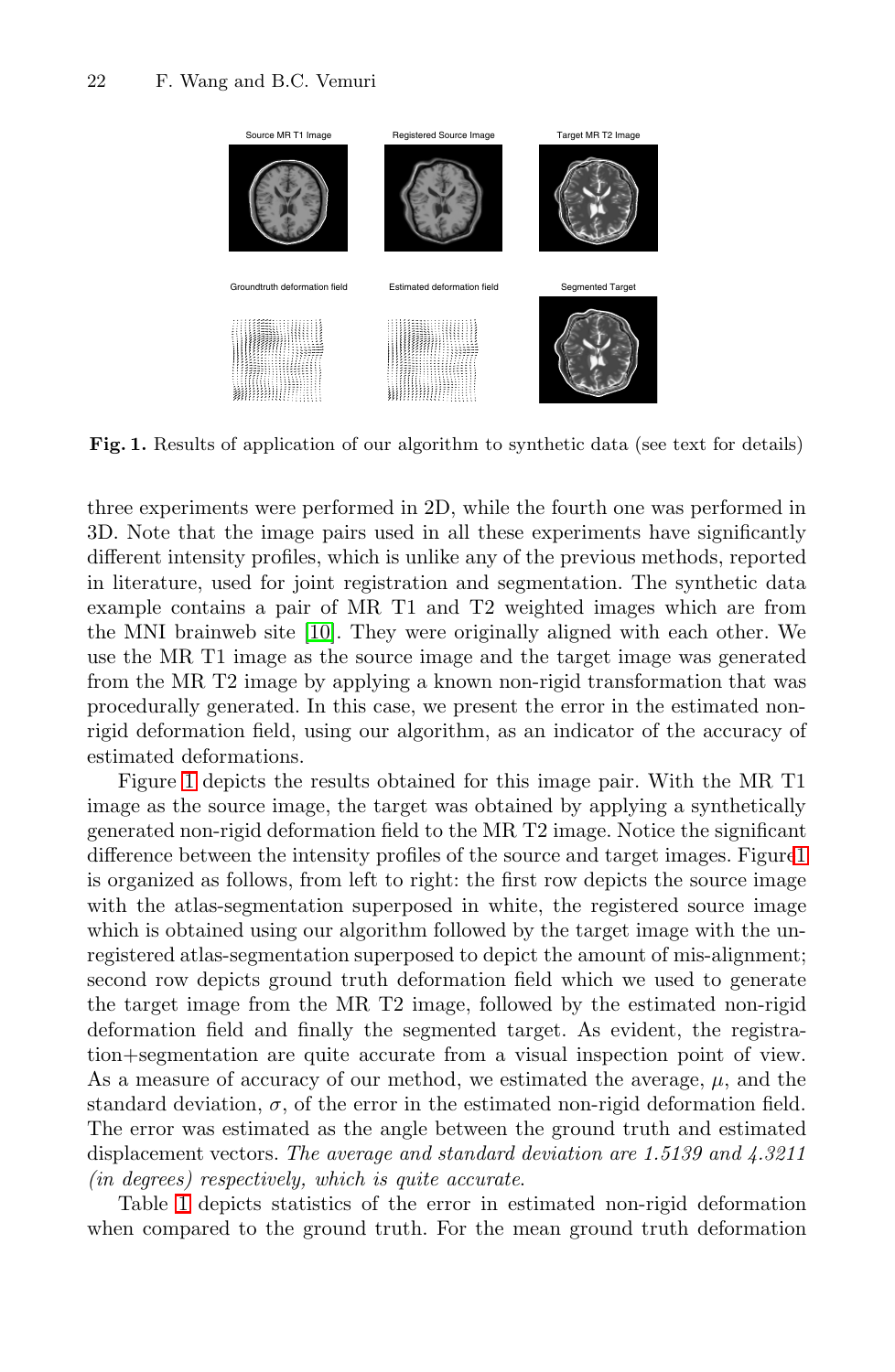(magnitude of the displacement vector) in Column-1 of each row, 5 distinct deformation fields with this mean are generated and applied to the target image of the given source-target pair to synthesize 5 pairs of distinct data sets. These pairs (one at a time) are input to our algorithm and the mean  $(\mu)$  of the mean deformation error (MDE) is computed over

the five pairs and reported in Column-2 of the table. MDE is defined as  $d_m$  $\frac{1}{card(R)}$   $\sum_{x_i \in R} ||\mathbf{v}_0(x_i) - \mathbf{v}(x_i)||$ , where  $\mathbf{v}_0(x_i)$  $\mathbf{v}(x_i)$  is the ground truth and estimated displacements respectively at voxel  $x_i$ . ||.|| denotes the Euclidean norm, and R is the volume of the region of interest. Column-3 depicts the standard deviation of the MDE for the five pairs of data in each row. As evident, the mean and the standard deviation of the error are reasonably small indicating the ac-

**Table 1.** Statistics of the error in estimated non-rigid deformation.

|     |        | $\mu_g$ $\mu$ of MDE $\sigma$ of MDE |
|-----|--------|--------------------------------------|
| 2.4 | 0.5822 | 0.0464                               |
| 3.3 | 0.6344 | 0.0923                               |
| 4.5 | 0.7629 | 0.0253                               |
| 5.5 | 0.7812 | 0.0714                               |

curacy of our joint registration  $+$  segmentation algorithm. Note that this testing was done on a total of 20 image pairs  $(=40)$  as there are 5 pairs of images per row.

For the first real data experiment, we selected two image slices from two different modalities of brain scans. The two slices depict considerable changes in shape of the ventricles, the region of interest in the data sets. One of the two slices was arbitrarily selected as the source and segmentation of the ventricle in the source was achieved usin[g a](#page-7-0)n active contour model. The goal was then to automatically find the ventricle in the target image using our algorithm given the input data along with the segmented ventricles in the source image. Figure 2 is organized as follows, from left to right: the first row depicts the source image with the atlas-segmentation superposed in black followed by the target image with the unregistered atlas-segmentation superposed to depict the amount of mis-alignment; second row depicts the estimated non-rigid vector field and finally the segmented target. As evident from figures 2, the accuracy of the achieved registration+segmentation visually very good. Note that the non-rigid deformation between the two images in these two examples is quite large and our method was able to simultaneously register and segment the target data sets quite accurately.

The second real data example is obtained from two brain MRIs of different subjects and modalities, the se[gm](#page-7-1)entation of the cerebellum in the source image is given. We selected two "corresponding" slices from these volume data sets to conduct the experiment. Note that even though the number of slices for the two data sets are the same, the slices may not correspond to each other from an anatomical point of view. However, for the purposes of illustration of our algorithm, this is not very critical. We use the corresponding slice of the 3D segmentation of the source as our atlas-segmentation. The results of an application of our algorithm are organized as before in figure 3. Once again, as evident, the visual quality of the segmentation and registration are very high.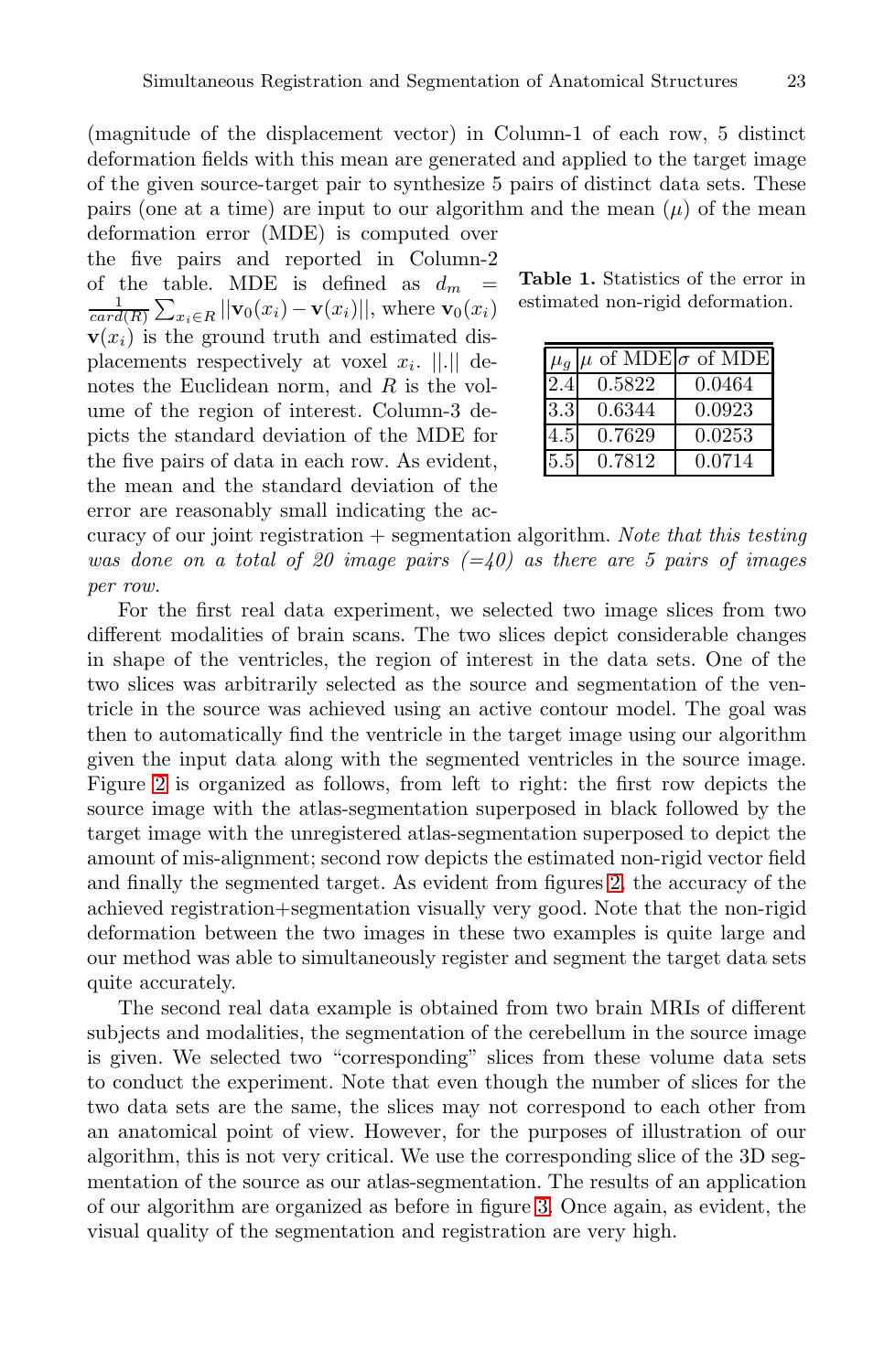<span id="page-7-0"></span>

MRIs (see text for details)

<span id="page-7-1"></span>Fig. 2. Results of application of our algo- Fig. 3. Corpus Callosum segmentation on rithm to a pair of slices from human brain a pair of corresponding slices from distinct subjects



**Fig. 4.** Hippocampal segmentation using our algorithm on a pair of brain scans from distinct subjects. (see text for details)

Finally we present a 3D real data experiment. In this experiment, the input is a pair of 3D brain scans with the segmentation of the hippocampus in one of the two images (labeled the atlas image) being obtained using the well known PCA on the several training data sets. Each data set contains 19 slices of size 256x256. The goal was then to automatically find the hippocampus in the target image given the input. Figure 4 depicts the results obtained for this image pair. From left to right, the first image shows the given (atlas) hippocampus surface followed by one cross-section of this surface overlaid on the source image slice; the third image shows the segmented hippocampus surface from the target image using our algorithm and finally the cross-section of the segmented surface overlaid on the target image slice. To validate the accuracy of the segmentation result, we randomly sampled 120 points from the segmented surface and computed the average distance from these points to the ground truth hand segmented hippocampal surface in the target image. The hand segmentation was performed by an expert neuroanatomist. The average and standard deviation of the error in the aforementioned distance in estimated hippocampal shape are  $0.8190$  and  $0.5121$ (in voxels) respectively, which is very accurate.